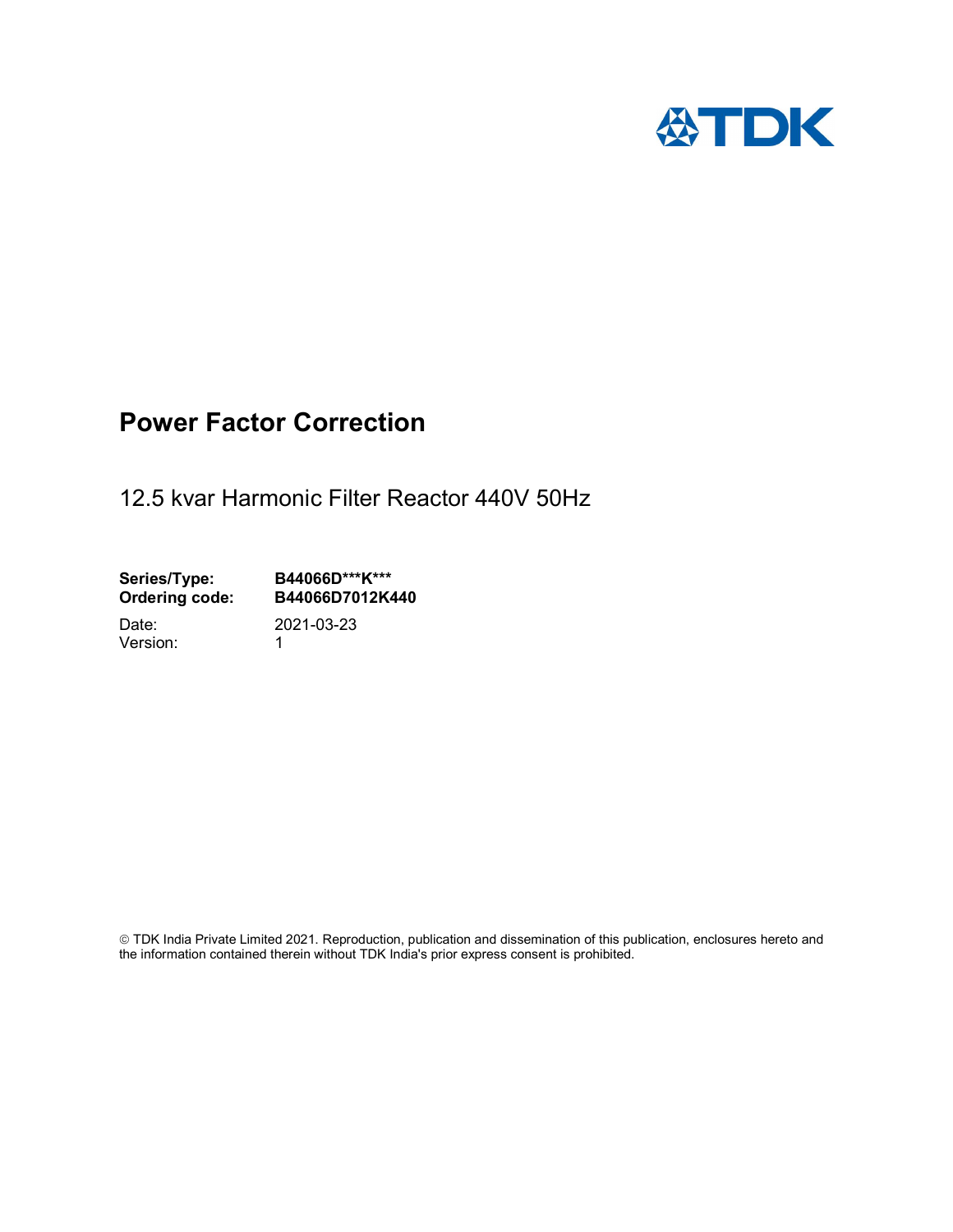# TDK

### Power Factor Correction and Content of the Content of the B44066D7012K440

### 12.5 kvar Harmonic Filter Reactor 440V 50Hz BA4066D\*\*\*K\*\*\*

### **Characteristics**

- $\blacksquare$  Highest linearity
- Temperature control via micro switch in inner coil
- $\blacksquare$  Highest life time by high quality materials
- **Low losses**
- $\blacksquare$  High overloading capability
- Safety device, temperature micro switch
- **Aluminium winding**
- **Low noise**



| Technical data                                  |                |             |  |
|-------------------------------------------------|----------------|-------------|--|
| De-tuning factor p                              | $\overline{7}$ | %           |  |
| Effective filter output $Q_C$                   | 12.5           | kvar        |  |
| Rated voltage $V_R$ <sup>1)</sup>               | 440            | V           |  |
| Rated frequency f                               | 50             | Hz          |  |
| Ambient temperature / Insulation class          | 40 / H         | $^{\circ}C$ |  |
| Capacitance C delta (tot.)                      | 191.23         | μF          |  |
| Inductivity L                                   | $3 \cdot 3.71$ | mH          |  |
| Fundamental current 11 <sup>3)</sup>            | 17.38          | A           |  |
| Linear up to $4$ )                              | 28.38          | A           |  |
| Effective current $IRMS$ <sup>2)</sup>          | 18.61          | A           |  |
| Rated harmonic voltages (3rd/5th/7th/11th/13th) | 0.5/6/5/3.5/3  | %           |  |
| Temperature protection (NC)                     | yes            |             |  |
| Total losses $P_D$                              | 75             | W           |  |
| Total weight                                    | 9              | kg          |  |

<sup>1)</sup> Voltage rise up to 106% of rated voltage is considered in current  $I_{\text{eff}}$ .

<sup>2)</sup>  $I_{eff} = \sqrt{(I_1^2 + I_3^2 + ... I_x^2)}$ 

<sup>3)</sup>  $11 = 1.06$   $\cdot$   $I_R$  ( $I_R$  = Capacitor current 50Hz)

<sup>4)</sup> Linear current =  $1.73$   $\cdot$  I<sub>R</sub> (I<sub>R</sub> = Capacitor current 50Hz)

### **Connection**

| Line                | l 1U1-1V1-1W1       |
|---------------------|---------------------|
| Capacitors          | l 1U2-1V2-1W2       |
| Temperature control | <u> 4 ຕ</u><br>ے- ا |

### Reference standard IEC60076-6

CAP FILM ES PFC PM 2021-03-23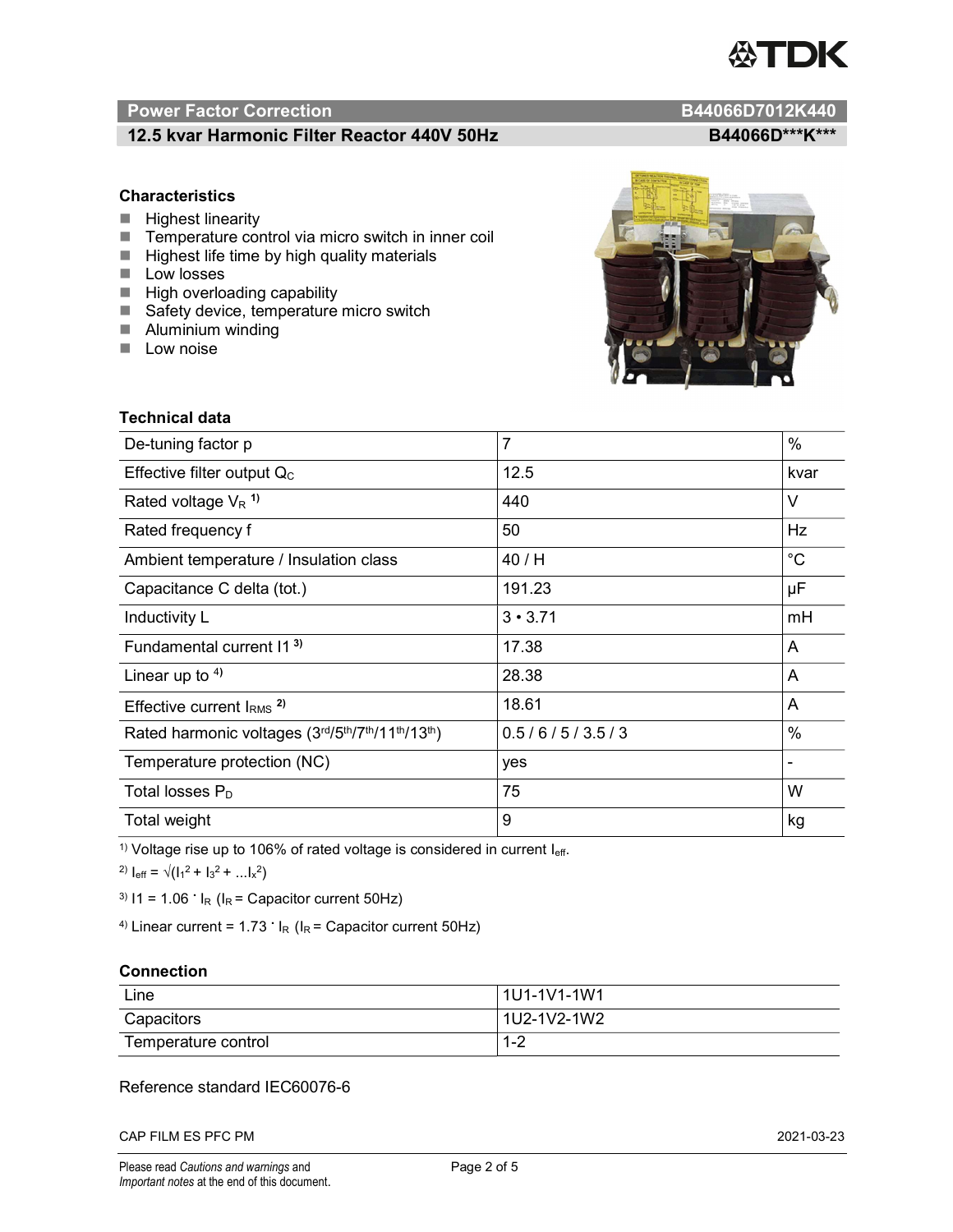

### Power Factor Correction and B44066D7012K440

### 12.5 kvar Harmonic Filter Reactor 440V 50Hz BA4066D\*\*\*K\*\*\*

### Dimensional drawings



### **Dimensions**

| L/mm  | 175          | b/mm  | 98   |
|-------|--------------|-------|------|
| H/mm  | 160          | e/mm  | 75±5 |
| W/mm  | $125 \pm 5$  | d1/mm | 10.8 |
| 11/mm | 150          | d2/mm | 15.5 |
| 12/mm | 150          | A     | 125  |
| n1/mm | 100          | B     | 78   |
| n2/mm | $82.5 \pm 3$ | Ø     | 6.5  |

### Cautions and warnings

- Do not install the reactor in case of any visible damages.
- $\blacksquare$  Installation must be done by skilled personnel only.
- Do not use or store harmonic filter reactors in corrosive atmosphere, especially where chloride gas, sulphide gas, acid, alkali, salt or similar substances are present.
- $\Box$  Do not touch the device during operation: all electrically active parts of this equipment such as windings, electronic components, leads, fuses and terminals carry a dangerous voltage which can lead to burns or electric shock.
- Covers which protect these electrically active parts from being touched must not be opened or removed during operation.
- Before any assembly or maintenance work is started, all installations and equipment must be disconnected from the power source.
- Noncompliance with these instructions may lead to death, serious injury or major damage to equipment.

### FAILURE TO FOLLOW CAUTIONS MAY RESULT, WORST CASE, IN PREMATURE FAILURES OR PHYSICAL INJURY.

### CAP FILM ES PFC PM 2021-03-23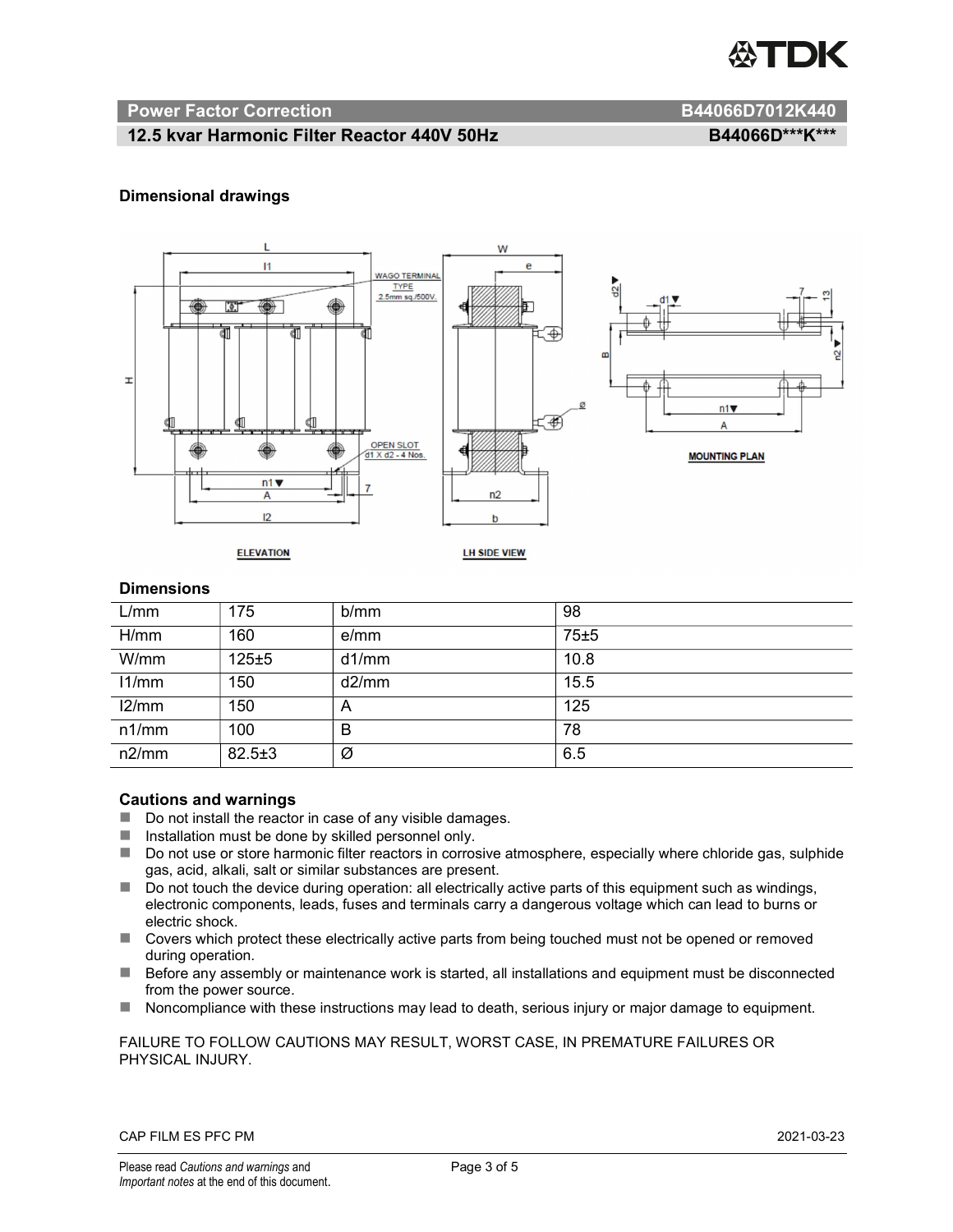

### Power Factor Correction **B44066D7012K440**

### 12.5 kvar Harmonic Filter Reactor 440V 50Hz BA4066D\*\*\*K\*\*\*

The following applies to all products named in this publication:

- 1. Some parts of this publication contain statements about the suitability of our products for certain areas of application. These statements are based on our knowledge of typical requirements that are often placed on our products in the areas of application concerned. We nevertheless expressly point out that such statements cannot be regarded as binding statements about the suitability of our products for a particular customer application. As a rule we are either unfamiliar with individual customer applications or less familiar with them than the customers themselves. For these reasons, it is always ultimately incumbent on the customer to check and decide whether a product with the properties described in the product specification is suitable for use in a particular customer application.
- 2. We also point out that in individual cases, a malfunction of electronic components or failure before the end of their usual service life cannot be completely ruled out in the current state of the art, even if they are operated as specified. In customer applications requiring a very high level of operational safety and especially in customer applications in which the malfunction or failure of an electronic component could endanger human life or health (e.g. in accident prevention or life-saving systems), it must therefore be ensured by means of suitable design of the customer application or other action taken by the customer (e.g. installation of protective circuitry or redundancy) that no injury or damage is sustained by third parties in the event of malfunction or failure of an electronic component.
- 3. The warnings, cautions and product-specific notes must be observed.
- 4. In order to satisfy certain technical requirements, some of the products described in this publication may contain substances subject to restrictions in certain jurisdictions (e.g. because they are classed as hazardous). Useful information on this will be found in our Material Data Sheets on the Internet (www.tdk-electronics.tdk.com/material). Should you have any more detailed questions, please contact our sales offices.
- 5. We constantly strive to improve our products. Consequently, the products described in this publication may change from time to time. The same is true of the corresponding product specifications. Please check therefore to what extent product descriptions and specifications contained in this publication are still applicable before or when you place an order.

We also reserve the right to discontinue production and delivery of products. Consequently, we cannot guarantee that all products named in this publication will always be available. The aforementioned does not apply in the case of individual agreements deviating from the foregoing for customer-specific products.

- 6. Unless otherwise agreed in individual contracts, all orders are subject to our General Terms and Conditions of Supply.
- 7. Our manufacturing sites serving the automotive business apply the IATF 16949 standard. The IATF certifications confirm our compliance with requirements regarding the quality management system in the automotive industry. Referring to customer requirements and customer specific requirements ("CSR") TDK always has and will continue to have the policy of respecting individual agreements. Even if IATF 16949 may appear to support the acceptance of unilateral requirements, we hereby like to emphasize that only requirements mutually agreed upon can and will be implemented in our Quality Management System. For clarification purposes we like to point out that obligations from IATF 16949 shall only become legally binding if individually agreed upon.